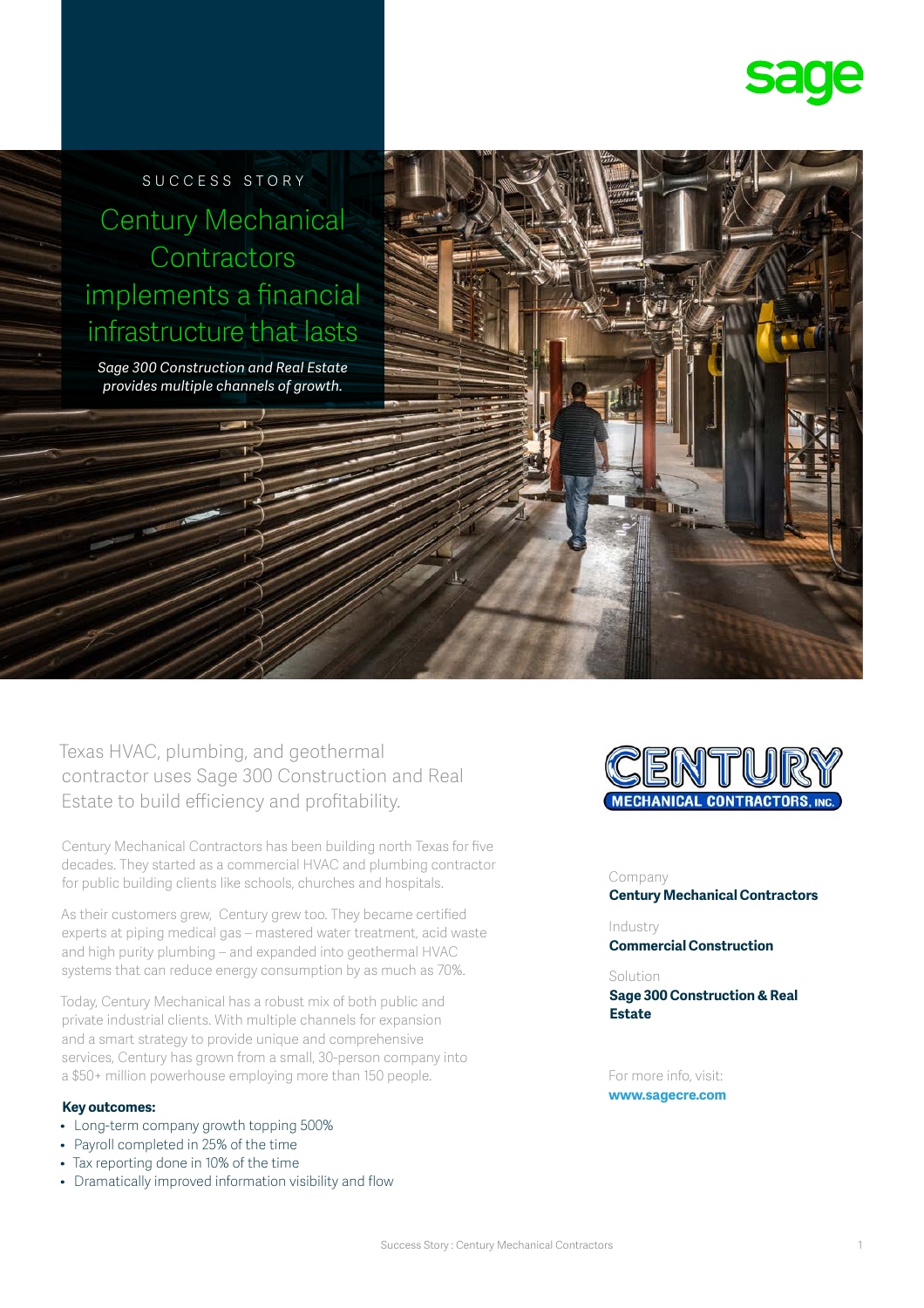

*Waste Water Systems installation including dilution tanks, grease traps and lift stations are some of the industrial work services offered.*

"Sage 300 Construction and Real Estate is the Cadillac of accounting software. … It can give you so much more information than you ever even thought you needed."

Diane Mills, Secretary/Treasurer, Century Mechanical Contractors

#### **Century's Building Plan**

Diane Mills, the Secretary/Treasurer for Century Mechanical, has steered the company's growth financially for 3 decades. When she started, all payroll and financial data was entered by hand. Yes, people actually calculated every number manually. She remembers how big a deal it was to start using computers.

When she first evaluated the emerging construction software products available, she chose Timberline, the precursor to Sage 300 Construction and Real Estate, because, "The job cost program was superior at the time. It integrated into our payroll, directing into our GL and all the reporting."

### **Job Costing Still Paramount**

Mills credits those same capabilities for her current loyalty – and job costing is still her favorite module. She and other Century managers appreciate the detail they can access. What was bought? Which vendor supplied it? Who ordered it? Did we rent anything we already had? Is there a P.O.?

"I can break it down for every job. I know that it processes through from Payroll, General Ledger, Accounts Payable, Accounts Receivable. It's all integrated through the job cost program and we can get every detail we need out of that."

# **SdUE**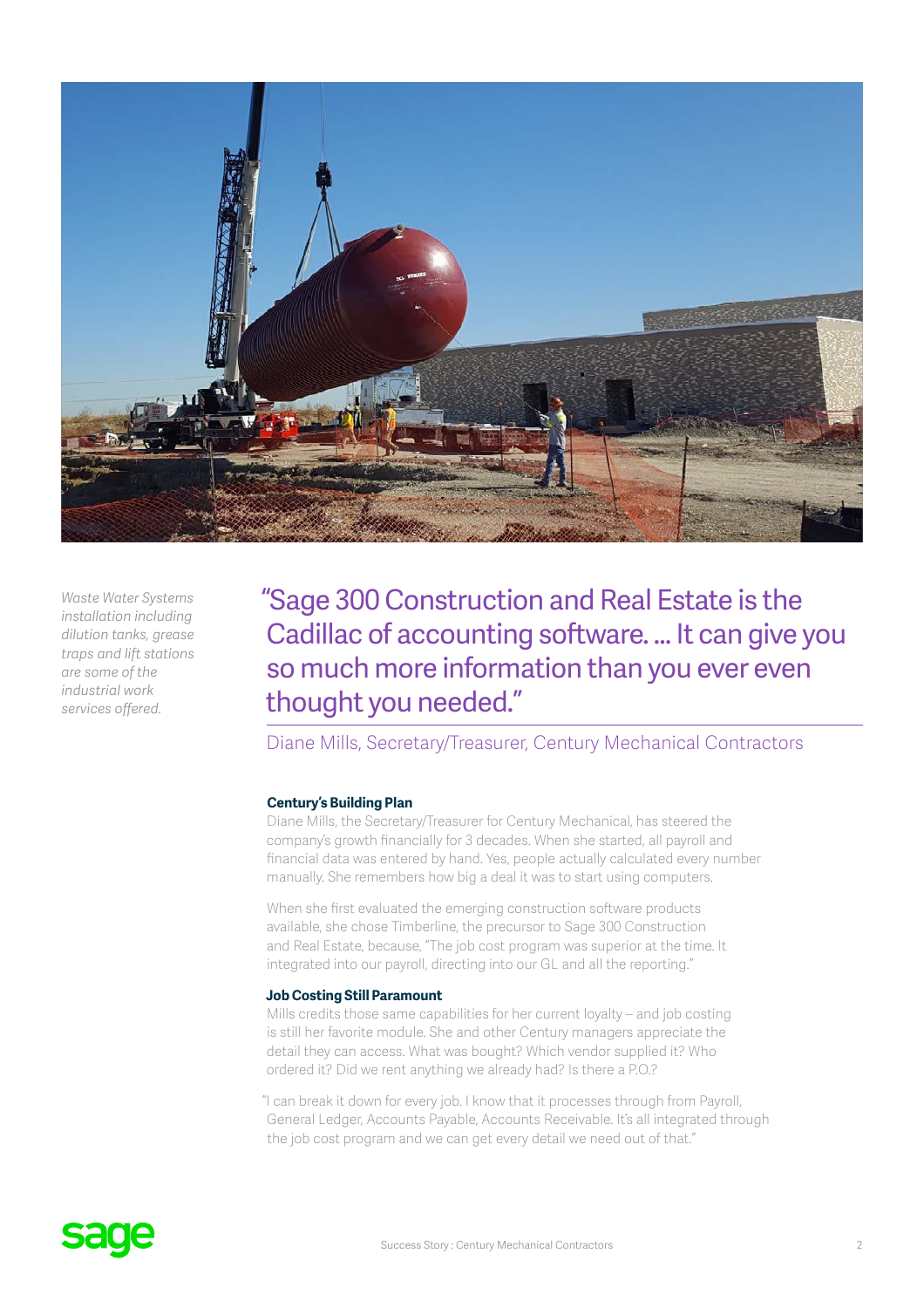

# "For a construction company small or large, Sage 300 Construction and Real Estate can do everything you need it to do … efficiently, quickly and correctly."

# Diane Mills, Secretary/Treasurer, Century Mechanical Contractors

## **Integrating AR, Expanding Knowledge**

When the industrial division took off, taxation became a major new complication. Century had always worked for nonprofits – schools and hospitals that were exempt from taxes. Suddenly Century faced a huge new challenge: How to calculate and report taxes and keep those funds separate from the job costs.

Again, Mills turned to Sage, adding the AR module to the 300 Construction and Real Estate program that had become her go-to resource. Because of its similar functionality and easy integration, there was hardly any learning curve and Century saw results right away.

"I really appreciate the reporting I can get out of Accounts Receivable – for taxation – and just for vendors." But she also realized another benefit she didn't anticipate. "We can now more readily get information about every customer that we have."

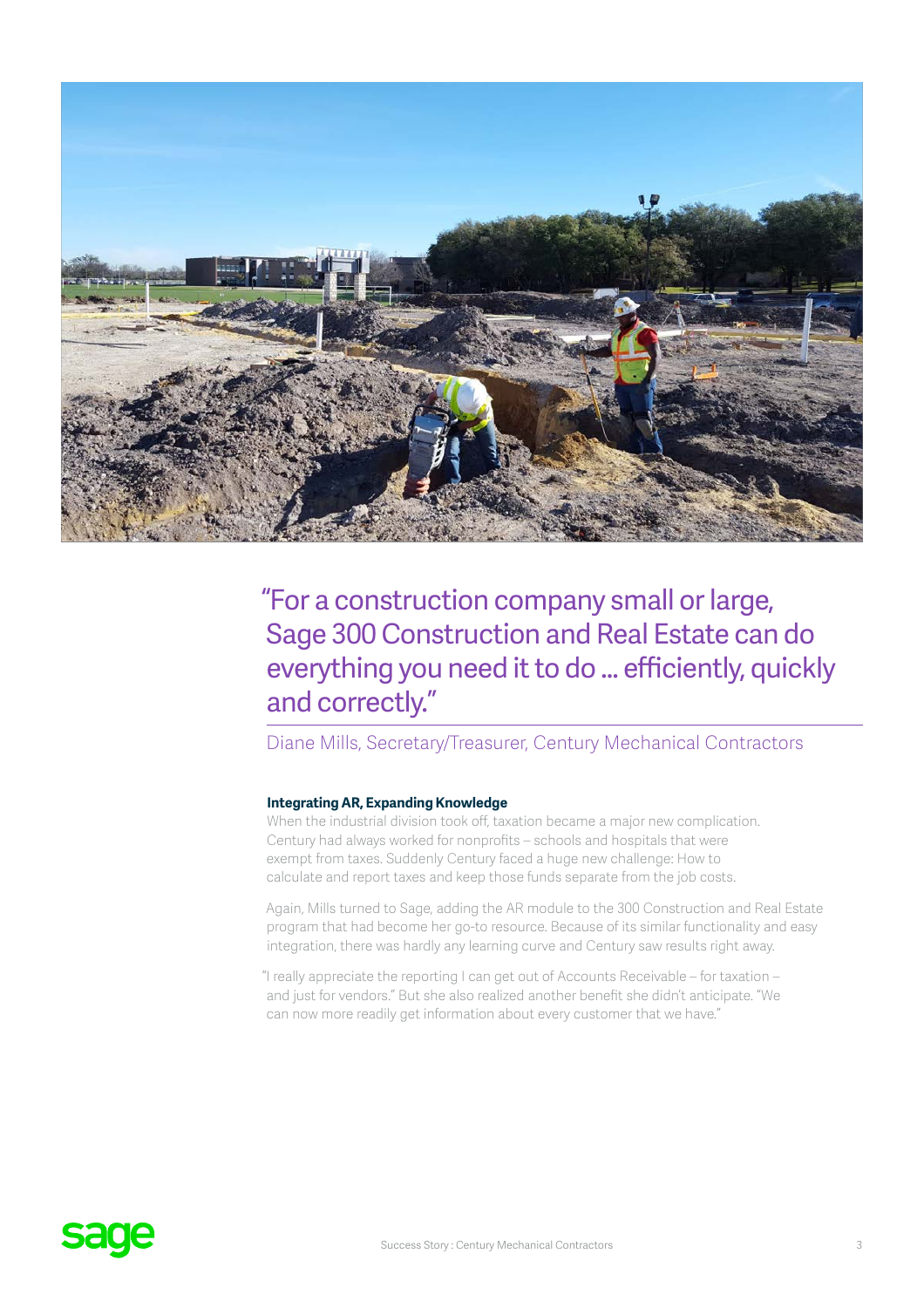

*Rooftop systems and ductless split systems are part of the HVAC service offering.*

# "I stay with Sage because I know that I can always call and get the help I need. Always."

Diane Mills, Secretary/Treasurer, Century Mechanical Contractors

### **Customized Reports, Personalized Insight**

Mills regularly uses Report Designer and Inquiry Designer to inform her analyses. She cites the over billing and under billing capabilities of the Work in Progress report as vital to her incomplete work tracking. But that's not her favorite option.

"Inquiry Designer is tremendous. It's Report Designer with a kick." Mills says the secret is two-fold: Understanding and using every field and an easy integration with Excel that lets her format data further. "You really do have to have a little more knowledge to use this program but that's because it can do so much."

#### **Always Learning**

All new Sage 300 Construction and Real Estate users at Century complete online training. According to Mills, they pick it up right away and often come back with shortcuts and tips she didn't know. "They've been teaching me, which is great to have that information flow."

Century is also a regular and satisfied user of the Knowledge Base and the digital answers found there. But when it comes right down to it, Mills admits, "I'm still a pick-up-thephone-and-call person." So Sage Customer Service "always gets top stars in my book."